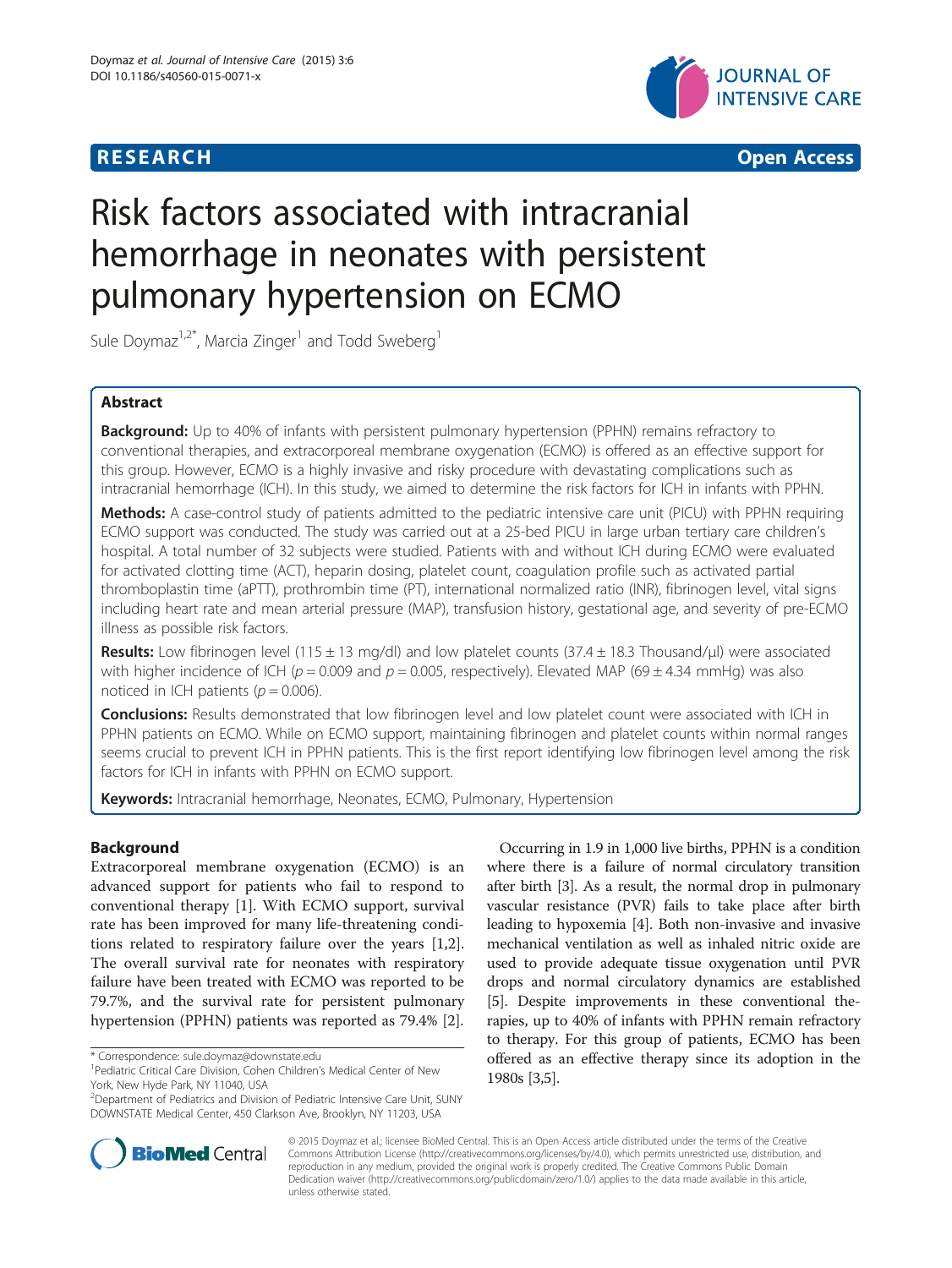Despite its success, ECMO remains a highly invasive and risky procedure. In the neonatal population, one of the most devastating complications is intracranial hemorrhage (ICH) [\[1,6](#page-4-0)]. The need for anticoagulation in combination with the immature neonatal brain parenchyma makes the risk of ICH particularly high in this population. In previous studies, intracranial complications were reported as 25% to 50% with a survival rate of 43% [\[6](#page-4-0)].

Tubings and membranes of ECMO circuits are risk factors for the activation of the coagulation system [\[7](#page-4-0)]. Unfractionated heparin (UFH) is used in to prevent clots in ECMO circuit and the complications related to clot formation in patients. It is crucial to monitor the level of anticoagulation therapy closely to prevent the complications such as ICH as well as to track biochemical parameters such as activated partial thromboplastin time (aPTT), activated clotting time (ACT), and anti-factor Xa (anti-Xa) activity [[7\]](#page-4-0).

Relying on a single method has drawbacks. For example, PTT is used to determine the deficiencies of various coagulation factors and to monitor the heparin treatment. Prolonged PTT could be caused by many factors including liver diseases, deficiencies in coagulation factors and vitamin K, disseminated intravascular coagulation, etc.

Activated coagulation time (ACT) test is another method that is used for monitoring heparin treatment and is used with fresh blood at the bedside. In experienced hands, ACT produces reliable results. However, preanalytical conditions such as the presence of hemolysis and suboptimal specimens might adversely affect the outcome.

A chromogenic assay named anti-Xa is utilized in quantifying UFH level. Factors such as free hemoglobin, bilirubin, and triglycerides in plasma may decrease the sensitivity of anti-Xa test [\[7](#page-4-0)].

Taken together, there is a need for a better delineation of the factors causing bleeding complications during the ECMO support [[1\]](#page-4-0). The objective of the present study was to investigate the occurrence of ICH and to identify risk factors in neonates with PPHN.

# Methods

We retrospectively reviewed charts of infants between 1997 and 2010 and included all infants with PPHN diagnoses who required ECMO support. Infants who received ECMO support for all other pathologies such as meconium aspiration syndrome, congenital diaphragmatic hernia, acute respiratory distress syndrome, sepsis/pneumonia, or cardiac pathology were excluded. The reason for the exclusions was to study a uniform group of subjects. The aim was to reach a better comparison between patients with the same pathology. Different pathologies may affect coagulation system differently

Data collection included: demographic information on age, sex, birth weight, ethnicity, type of ECMO, and duration on ECMO. Hourly ACT levels and heparin infusion doses for the first 12 h of ECMO and maximum ACT levels and heparin infusion doses for 5 days on ECMO for both groups were also collected. Coagulation profile for a-PTT, prothrombin time (PT), international normalized ratio (INR), and fibrinogen and platelet levels were analyzed. In our unit, the anticoagulation protocol for ECMO dictates that unfractionated heparin be used and infusion is given directly to ECMO circuit via an infusion port located before the bladder. The heparin infusion rate is determined by patient's weight (in  $kg \times$ desired unit/kg/h (concentration of drip: 50 units/ml).

We check ACT hourly for a target value of 200–225 s. Target ACT values were adopted from Extracorporeal Life Support Organization (ELSO) guidelines [\[8](#page-4-0)]. All ACT levels are obtained from the ACT port located on the pre-membrane oxygenator diamond. PTT is monitored every 6 h during ECMO. Our target PTT level is 80–110 s. If ACT level is greater than the target range, we decrease the heparin infusion by 5–15 units/h. If the ACT is 20–25 s below the lower end of the target level or PTT is <65 s, a heparin bolus of 20 units/kg is given and infusion is increased by 5–15 units/h. If PTT level is >140, 10 ml/kg of fresh frozen plasma (FFP) is given. Platelet levels are checked every 6 h to a target value of >100,000, if less; platelet transfusion of 10 ml/kg is given. Fibrinogen level is checked every 12 h to a target value of >100 mg/dL. If the level is lower than the target value, cryoprecipitate is given to the patient. Heparin drip is increased by 5–15 units/h during platelet infusion and reduced to previous rate once the platelet infusion is completed.

Data were also collected for heart rate, mean arterial pressure (MAP) changes as well as minimum and maximum pH,  $PCO_2$ ,  $PaO_2$ , and lactate levels. All infants were placed on ECMO support through neck cannulation. Decision for VA ECMO was based on patient's clinical status, persistent and significant acidosis, higher level of respiratory support and hypoxemia, or signs of poor end organ perfusion. The hypoxia is described as having oxygenation index ≥40 for ≥4 h or persistently high oxygenation index for more than 12 h or  $PaO<sub>2</sub> \leq 40$ despite maximum medical management.

Management of ICH on ECMO in our institution: Patients are decannulated if the intracranial hemorrhage is associated with profound clinical deterioration. If they remain asymptomatic, we maintain the lowest ACT possible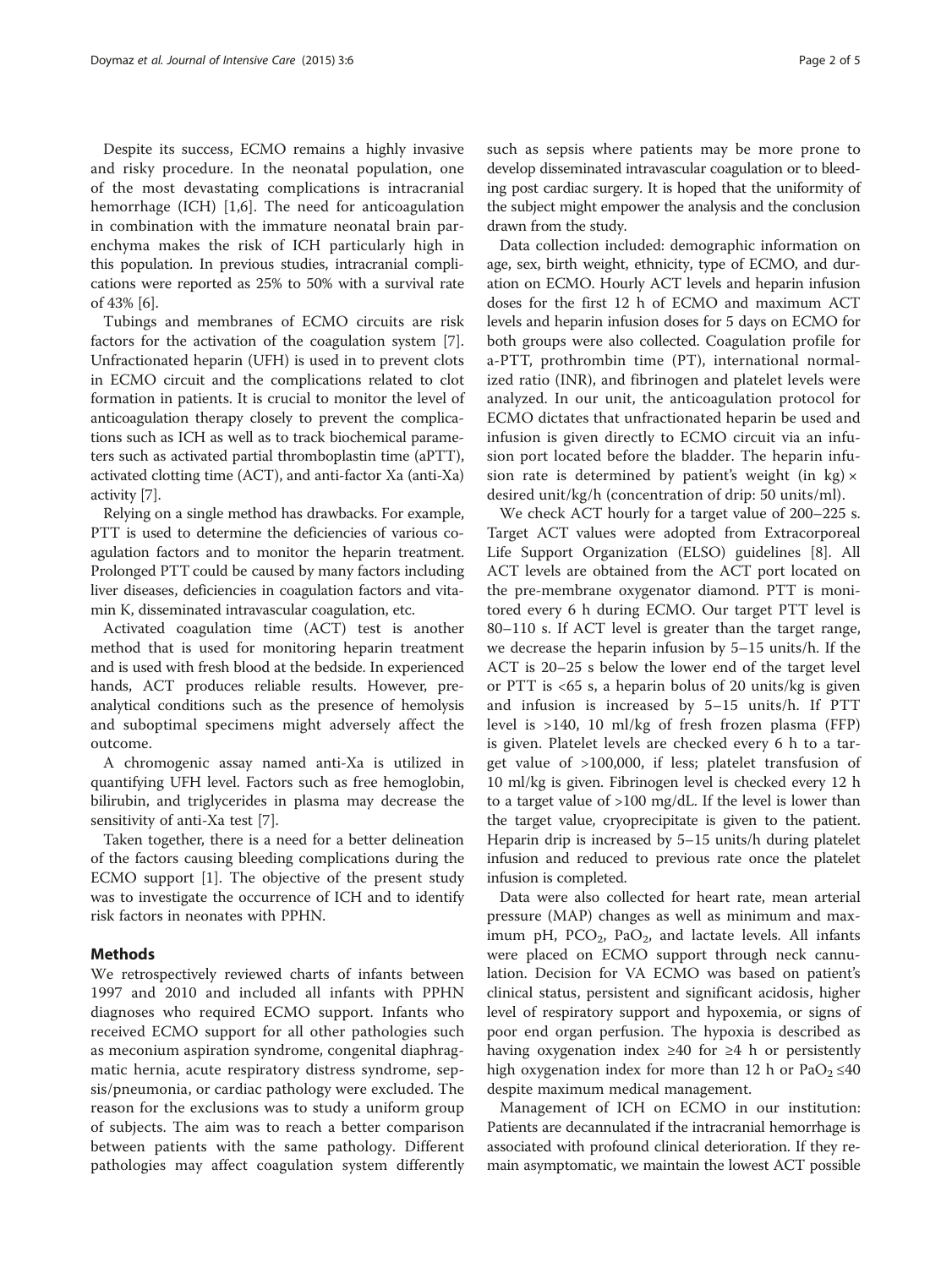<span id="page-2-0"></span>(180–200) and repeat head ultrasound (HUS) more frequently. If ICH progresses, decannulation is considered as soon as full mechanical ventilator support can be achieved even if the settings are very high.

All infants had HUS evaluation prior ECMO cannulation. Baseline head US evaluations were negative for ICH before initiation of ECMO support. Daily HUS study was obtained to assess intracranial bleeding during ECMO. All ICH cases were diagnosed by HUS, and no CT scan were performed. All patients in the study were placed on prophylactic antibiotics. There was no mortality in our study population.

For statistical analyses, two-sample  $t$  test and chi-square tests were used and the null hypothesis was rejected at a  $p \le 0.05$ . In all statistical analyses, Minitab<sup>R</sup> (State College, PA 16801, USA) Program was utilized.

The study received approval from IRB of North Shore LIJ Health System.

# Results

A total number of 32 subjects were included in the study. The primary reason for initiation of ECMO in all patients was the persistent hypoxia unresponsive to conventional therapy. Eleven patients were identified to have ICH by routine daily ultrasound, and 21 patients were without ICH. Demographic data is shown in Table 1. Mean duration of ECMO in hours was not significantly longer in the ICH group compared to the non-ICH group ( $p = 0.680$ ). All factors and variables were measured and compared before ICH occurrence on both groups. The data on the maximum ACT levels and heparin infusion doses for 120 h on ECMO are shown in Table [2](#page-3-0). We presented hourly ACT levels and heparin infusion doses for the two groups during the first 12 h on ECMO and found no statistical significance between the two groups (Table [2](#page-3-0)).

However, comparison of coagulation profiles indicated that the mean minimum platelet count and fibrinogen levels were significantly lower in the ICH group as dem-onstrated in Table [3](#page-3-0) ( $p = 0.005$  and 0.009, respectively). We found no statistical difference between a PTT, PT and INR values between the groups (Table [3\)](#page-3-0). Similarly,

Table 1 Patients demographic data

|                                             | ICH          | No ICH       |          |
|---------------------------------------------|--------------|--------------|----------|
|                                             |              |              | p values |
| Total number of patients: 32                | 11 (34%)     | 21 (66%)     |          |
| Gestational age in weeks<br>(mean $\pm$ SD) | $38.1 + 1.2$ | $38.3 + 1.8$ | 0.743    |
| Gender (F/M)                                | 4/7          | 5/16         | 0.453    |
| Weight in kg (mean $\pm$ SD)                | $3.3 + 0.2$  | $3.4 + 0.6$  | 0.602    |
| Type of ECMO (W/VA)                         | 4/7          | 9/12         | 0.722    |
| Duration of FCMO in hour<br>(mean $\pm$ SD) | $183 + 14$   | $164 + 11$   | 0.680    |

mean volumes of platelet, fresh frozen plasma and cryoprecipitate transfusions for both groups were not significantly different between two groups (Table [3](#page-3-0)). Mean arterial pressure measurements were higher in the ICH group compared to the non-ICH group  $(69.36 \pm 4.34)$ vs.  $64.19 \pm 4.86$  mmHg with a  $p = 0.006$ ) (Table [4\)](#page-3-0). Minimum and maximum heart rate measurements were not statistically different between the two groups (Table [4](#page-3-0)). Similarly, the minimum pH values, maximum lactate levels, highest PaCO<sub>2</sub>, and lowest PaO<sub>2</sub> in two groups did not differ significantly (Table [4](#page-3-0)).

## **Discussion**

Our results showed that low fibrinogen and platelet levels as well as higher MAP were associated with developing ICH. In this report, low fibrinogen level for the first time in the literature was identified as a risk factor for ICH for PPHN patients. Previous studies indicated the risk factors for developing ICH as low platelet counts, difficulty in maintaining platelet counts and ACT levels in normal range with frequent platelet transfusions and frequent adjustments to the heparin drip rate [\[9](#page-4-0)-[11](#page-4-0)]. In our study, both groups had similar mean hourly ACT levels as well as heparin infusion doses during the first 12 h on ECMO. Additionally, the maximum ACT and heparin infusion doses per day for the first 5 days were similar. Mean volumes of platelet transfusions between the two groups were not statistically significant  $(p = 0.812)$ .

Significantly, however, lower fibrinogen levels in the ICH group compared to the non-ICH group were noticed ( $p = 0.009$ ). In one study, Kasirajan pointed to lower fibrinogen levels in adult patients with ICH during ECMO; nevertheless, the results did not reach to a statistical significance. In that study, there was a strong correlation between thrombocytopenia and risk of ICH [[12\]](#page-4-0). To our knowledge, this is the first report to show low fibrinogen levels as a risk factor in infants for ICH on ECMO support. Consumption of coagulation factors by the ECMO circuit has been known to occur, and the consequent deposition of fibrin which might cause the transfer of the patient to newly primed circuit has been reported [[7,13\]](#page-4-0).

In a previous study, metabolic acidosis, bicarbonate use or inotrope/vasopressor requirement, cardiopulmonary resuscitation, or a left ventricular-assisted device before initiation of extracorporeal life support were identified as risk factors for developing neurological complications on ECMO [[14\]](#page-4-0). In our study, minimum pH levels for both groups were similar during the course of ECMO support and highest lactate levels were not significantly different in both groups. We identified that increased MAP were related to ICH ( $p = 0.006$ ). One can postulate that a lower target MAP may help prevent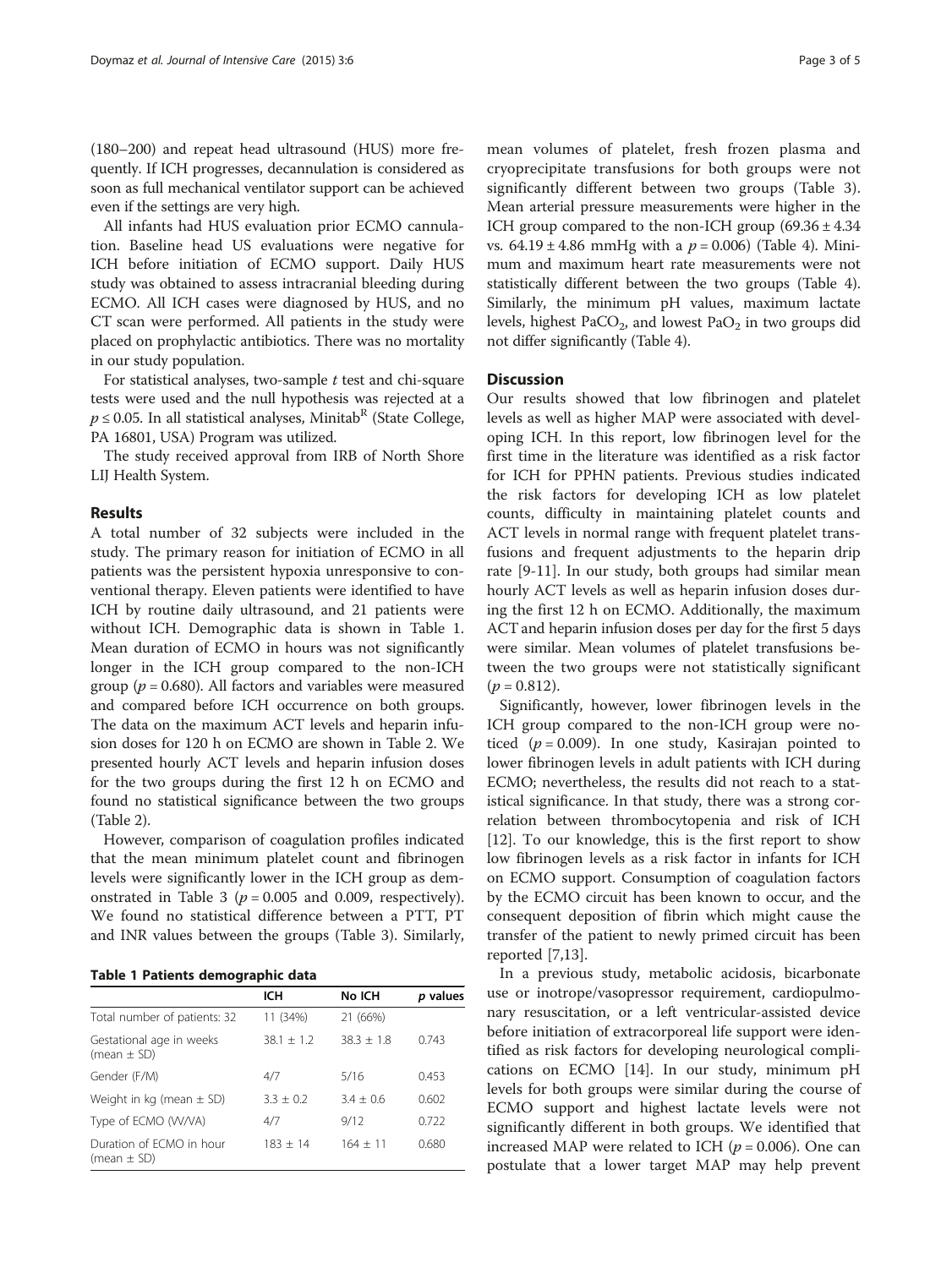|                                | Group      | Dav 1          | Dav 2            | Day 3            | Dav 4            | Day 5            |
|--------------------------------|------------|----------------|------------------|------------------|------------------|------------------|
| ACT in seconds (mean $\pm$ SD) | ICH        | $318.3 + 54.8$ | $260.8 \pm 57.0$ | $259.3 \pm 62.2$ | $264.8 \pm 58.5$ | $271.4 \pm 57.3$ |
|                                | No ICH     | $313.7 + 61.2$ | $259.3 + 29.0$   | $252.2 + 42.1$   | $257.0 + 33.2$   | $255.6 \pm 45.9$ |
| Max. heparin (mean $\pm$ SD)   | <b>ICH</b> | $32.1 + 11.9$  | $34.0 \pm 11.4$  | $40.2 + 16.3$    | $39.8 \pm 11.3$  | $37.8 \pm 12.6$  |
|                                | No ICH     | $36.2 + 11.8$  | $37.6 + 9.08$    | $39.95 + 7.93$   | $43.5 + 12.5$    | $38.4 + 13.9$    |

<span id="page-3-0"></span>Table 2 Maximum daily ACT values and maximum heparin infusion doses for each day\*

\*p values for maximum daily ACT values and maximum heparin infusion doses for each day were not statistically significant.

ICH, as long as an adequate tissue perfusion is maintained.

Systemic arterial hypertension can result in increasing cerebral blood flow in hypoxic newborns if autoregulatory mechanisms decreased or lost. An abnormality in cerebral blood flow is a risk factor for ICH in newborn. One experimental animal study showed that systemic hypertension resulted in germinal matrix hemorrhage [\[15](#page-4-0)].

Gestational age was reported to be the most significant predictor of ICH, especially if it is less than 34 weeks [[16\]](#page-4-0). Our study did not support that finding; mean gestational age was  $38.1 \pm 1.2$  weeks in the ICH group vs.  $38.3 \pm 1.8$  $38.3 \pm 1.8$  $38.3 \pm 1.8$  weeks for the non-ICH group (Table 1). Hervey-Jumper and colleagues [\[17\]](#page-4-0) reported that infants less than 30 days of age and requiring ECMO support for cardiac etiology were more prone to have ICH on ECMO. In our study, all patients were less than 30 days of age with a mean age of 2.3 days in both groups at the start of ECMO, and not differing significantly between study groups ( $p = 0.947$ ).

Previously, sepsis as a primary diagnosis was indicated to form an increased risk for ICH in infants compared to non-septic infants, and among septic infants, timing of ICH was reported at less than 72 h on ECMO [[18](#page-4-0)]. In the current study, none of our patients had sepsis, and consequently, sepsis was not a factor for this study.

| Table 3 Data related to coagulation profiles |  |  |
|----------------------------------------------|--|--|
|----------------------------------------------|--|--|

|                             | ICH<br>(mean $\pm$ SD) | No ICH<br>(mean $\pm$ SD) | p values |
|-----------------------------|------------------------|---------------------------|----------|
| Min. platelet (Thousand/µl) | $37.4 \pm 18.3$        | $60.4 \pm 23.3$           | 0.005    |
| Max. platelet (Thousand/µl) | $116.4 \pm 18.9$       | $140.7 \pm 35.4$          | 0.017    |
| Min. $PTT(s)$               | $50.4 \pm 13.9$        | $60.6 \pm 19.8$           | 0.101    |
| Max. PTT (s)                | $165 \pm 48.7$         | $173 \pm 33.9$            | 0.661    |
| Min. PT (s)                 | $13.18 \pm 1.33$       | $13.38 \pm 1.96$          | 0.737    |
| Max. $PT(s)$                | $23.09 \pm 7.23$       | $20.24 + 6.54$            | 0.288    |
| Min. fibrinogen (mg/dl)     | $115 \pm 43.8$         | $175 \pm 74.8$            | 0.009    |
| Max. fibrinogen (mg/dl)     | $326 \pm 119$          | $336 \pm 83.9$            | 0.809    |
| Min. INR                    | $1.14 \pm 0.93$        | $1.13 \pm 0.13$           | 0.714    |
| Max. INR                    | $1.94 \pm 0.67$        | $1.61 \pm 1.50$           | 0.171    |
| Platelet V. (ml)            | $400.90 \pm 314.80$    | $434.30 \pm 407.19$       | 0.812    |
| FFP V. (ml)                 | $107.60 \pm 89.20$     | $86.80 \pm 44.15$         | 0.380    |
| Cryoprecipitate V. (ml)     | $15.45 \pm 20.18$      | $7.85 \pm 21.5$           | 0.346    |

In our study, the incidence of ICH (34%) is relatively higher compared with ELSO registry data (11%) [\[8](#page-4-0)]. Obviously, the one explanation would be the difference in the study group reported here and the ELSO registry patients. One might argue that we report from a subpopulation of the patients undergoing ECMO support procedure and the overall incidence would closely follow the national data.

In recent studies, the search for a better test for monitoring the coagulation status of ECMO patients addressed [[19,20\]](#page-4-0). Anti-Xa test has been indicated as a better correlate for heparin dosing compared to ACT and aPTT tests. Also, antithrombin III test and use of thromboelastography have been mentioned. However, the studies are reported from relatively small group of patients, and further detailed investigations with additional parameters including anti-Xa, antithrombin III, fibrin degradation products, or d-dimers might be useful to establish the utility of these measurements.

One limitation of our study was the small number of patient population with 32 subjects. Furthermore, we reviewed the patient's data retrospectively. However, it should be pointed out that our data obtained from relatively homogenous group of patients and the study covers a period of 14 years at a high volume reference PICU in a large university medical center, indicating the

Table 4 Arterial blood gas analysis and changes in vital signs

|                                  | <b>ICH</b><br>(mean $\pm$ SD) | No ICH<br>(mean $\pm$ SD) | p values |
|----------------------------------|-------------------------------|---------------------------|----------|
| Lowest pH                        | $7.22 \pm 0.12$               | $7.24 \pm 0.13$           | 0.701    |
| Highest pH                       | $7.48 \pm 0.02$               | $7.49 + 0.06$             | 0.818    |
| Lowest PaCO <sub>2</sub> (mmHg)  | $32.73 + 7.02$                | $30.10 + 6.6$             | 0.318    |
| Highest PaCO <sub>2</sub> (mmHg) | $65.90 + 27.9$                | $61 \pm 17.5$             | 0.601    |
| Lowest $PaO2$ (mmHg)             | $52.2 \pm 16.7$               | $45.6 + 16.2$             | 0.298    |
| Highest PaO <sub>2</sub> (mmHg)  | $189.7 \pm 61.7$              | $179.4 + 83.9$            | 0.695    |
| Low lactate (mmol/l)             | $1.143 \pm 0.51$              | $1.04 + 0.59$             | 0.704    |
| High lactate (mmol/l)            | $5.76 \pm 4.41$               | $3.75 \pm 3.91$           | 0.335    |
| Min. HR (bpm)                    | $105.6 \pm 24.2$              | $101.7 \pm 14.5$          | 0.626    |
| Max. HR (bpm)                    | $169.2 + 20.9$                | $176.9 + 15.7$            | 0.301    |
| Min. MAP (mmHg)                  | $40.09 \pm 6.85$              | $36.52 \pm 5.01$          | 0.148    |
| Max. MAP (mmHg)                  | $69.36 \pm 4.34$              | $64.19 + 4.86$            | 0.006    |